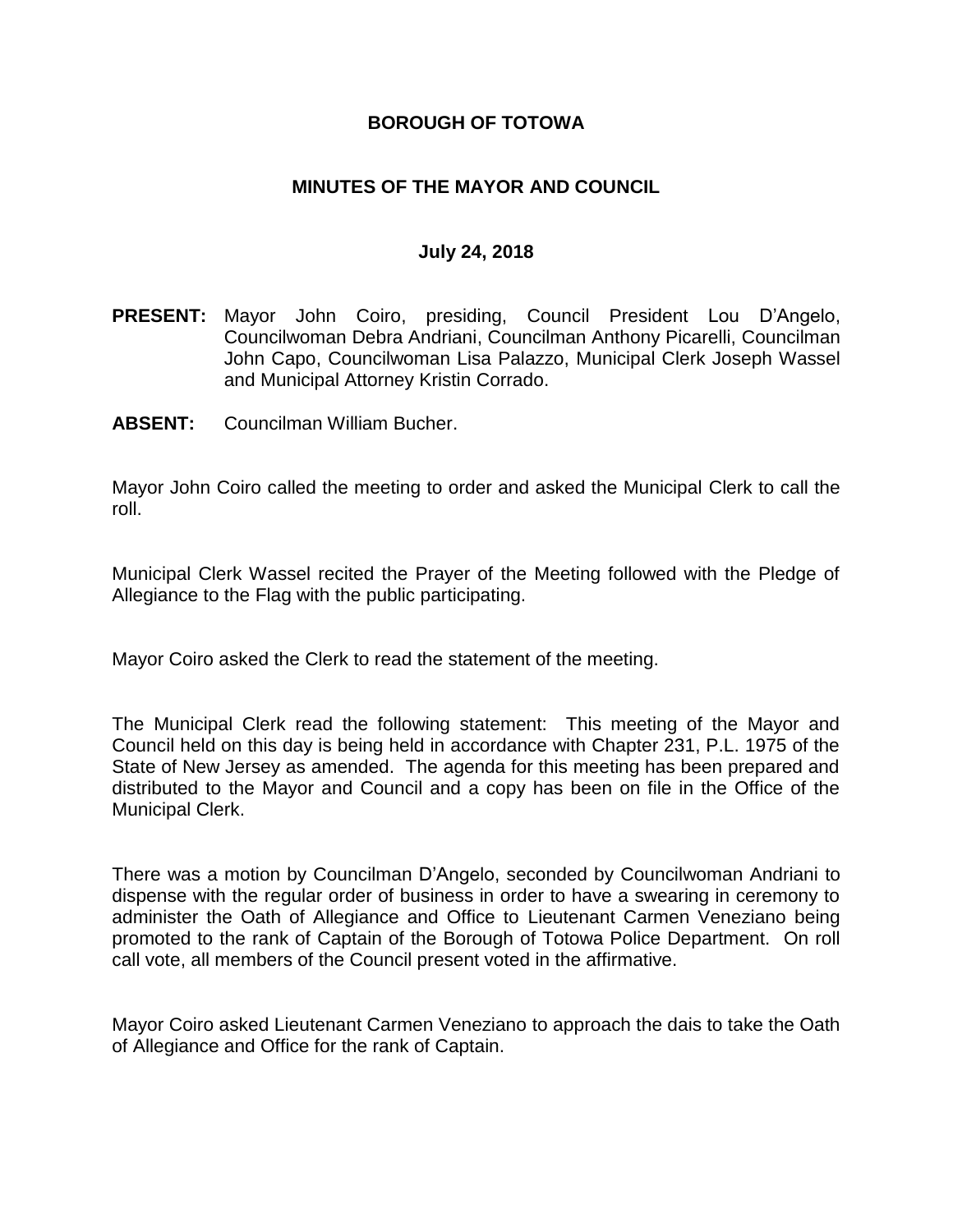Mayor Coiro asked Public Safety Committee Chairman, Council President D'Angelo and Police Chief Robert Coyle to join him, then thanked everyone for coming and remarked that it hasn't been too long ago since we promoted you to Lieutenant, but then with Mark Tolomeo retiring and your work as Lieutenant and in the Detective Bureau we felt that you were qualified and that it was the right time.

Mayor Coiro administered the Oath of Allegiance and Office to Captain Carmen Veneziano with his wife Rose by his side and his children Brandon and Gabriella holding the Bible.

A badge symbolic to the rank of Captain was presented to Captain Carmen Veneziano by Police Chief Robert Coyle.

Council President D'Angelo congratulated Captain Veneziano and his family in Italian.

Police Chief Coyle thanked the Mayor and Council, Borough Clerk Wassel, Borough Attorney Corrado and the administration for moving forward with this promotion. Chief Coyle congratulated Captain Veneziano and proceeded to give a little background and history on Carmen.

Captain Veneziano thanked the Mayor and Council, Chief Coyle, his wife and kids, family, friends and all the other officers who came out tonight.

Congratulations were extended to Captain Carmen Veneziano by the rest of the Council, Borough Clerk Wassel and Borough Attorney Corrado.

Mayor Coiro called for a recess, so all in attendance could also offer their congratulations to Captain Veneziano.

There was a motion by Councilman D'Angelo, seconded by Councilwoman Andriani to revert to the regular order of business. On roll call vote, all members of the Council present voted in the affirmative.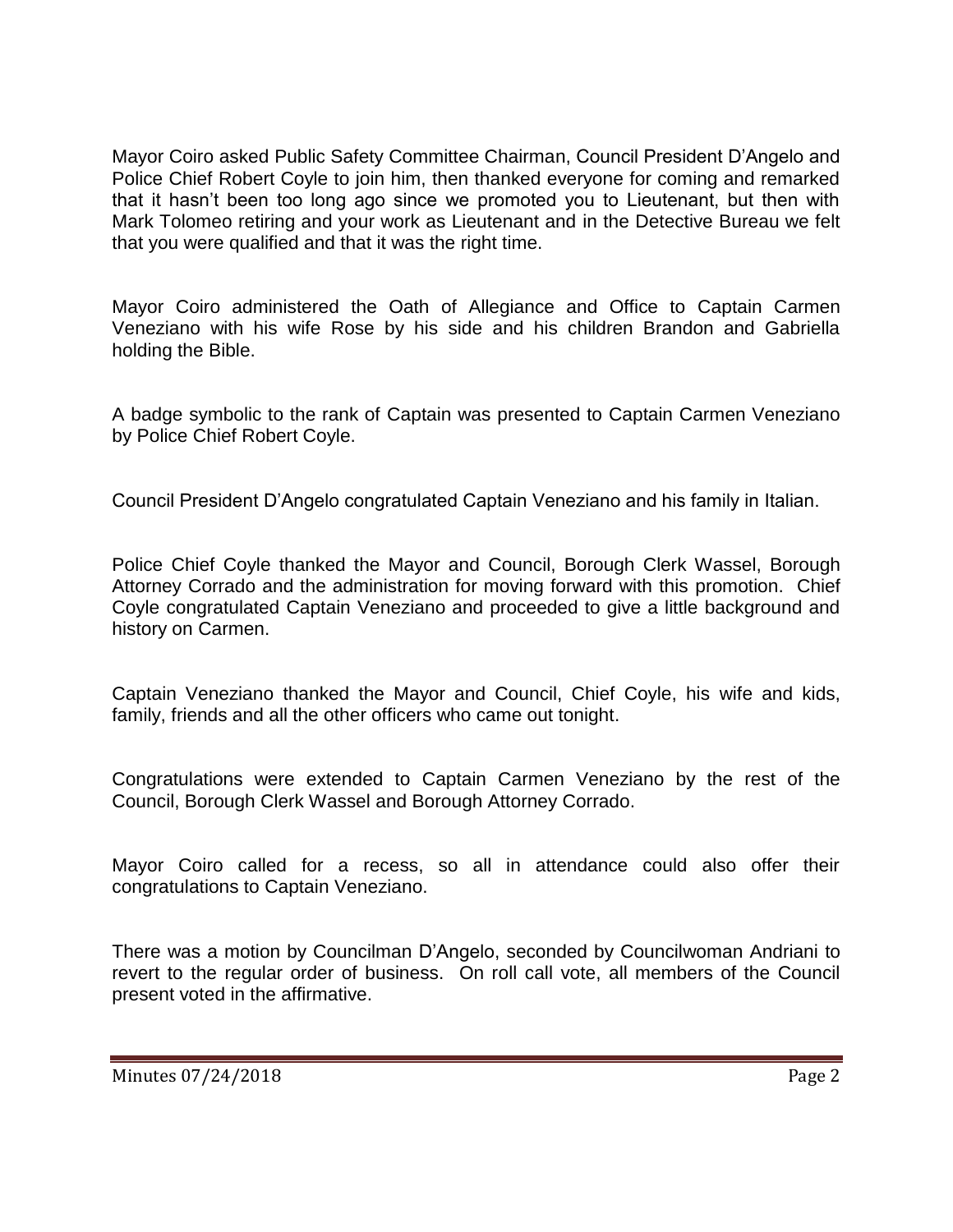Mayor Coiro asked if any members of the Council, the Municipal Clerk or the Municipal Attorney wished to address the Council.

Councilwoman Andriani: Announced that our concert series continues tomorrow night at 7:00 p.m. featuring Greg Calderone and said that last week's concert with The Cameos was packed.

## CITIZENS HEARD:

Mike Mahometa, 269 Lincoln Avenue: Thanked DPW Superintendent Jim Niland for having the berm installed at the PAL behind his home and said that he will be awaiting the planting of trees.

There was a motion by Councilman D'Angelo, seconded by Councilwoman Andriani to approve the Minutes of the Mayor and Council for the meeting of July 10, 2018. On roll call vote, all members of the Council present voted in the affirmative. Councilman Capo abstained from the voting.

## COMMITTEE ON FINANCE:

There was a motion by Councilman Picarelli, seconded by Councilman D'Angelo to approve Resolution No. 2018-16 for the payment of bills. On roll call vote, all members of the Council present voted in the affirmative.

There was a motion by Councilman Picarelli, seconded by Councilman D'Angelo to adopt the following resolution authorizing the Treasurer to issue refunds to various property owners pursuant to State Tax Court judgments. On roll call vote, all members of the Council present voted in the affirmative.

### RESOLUTION

WHEREAS, there has been a State Tax Court judgment to reduce the evaluation on the following.

NOW, THEREFORE, BE IT RESOLVED, that the Treasurer of the Borough of Totowa is authorized to refund this amount.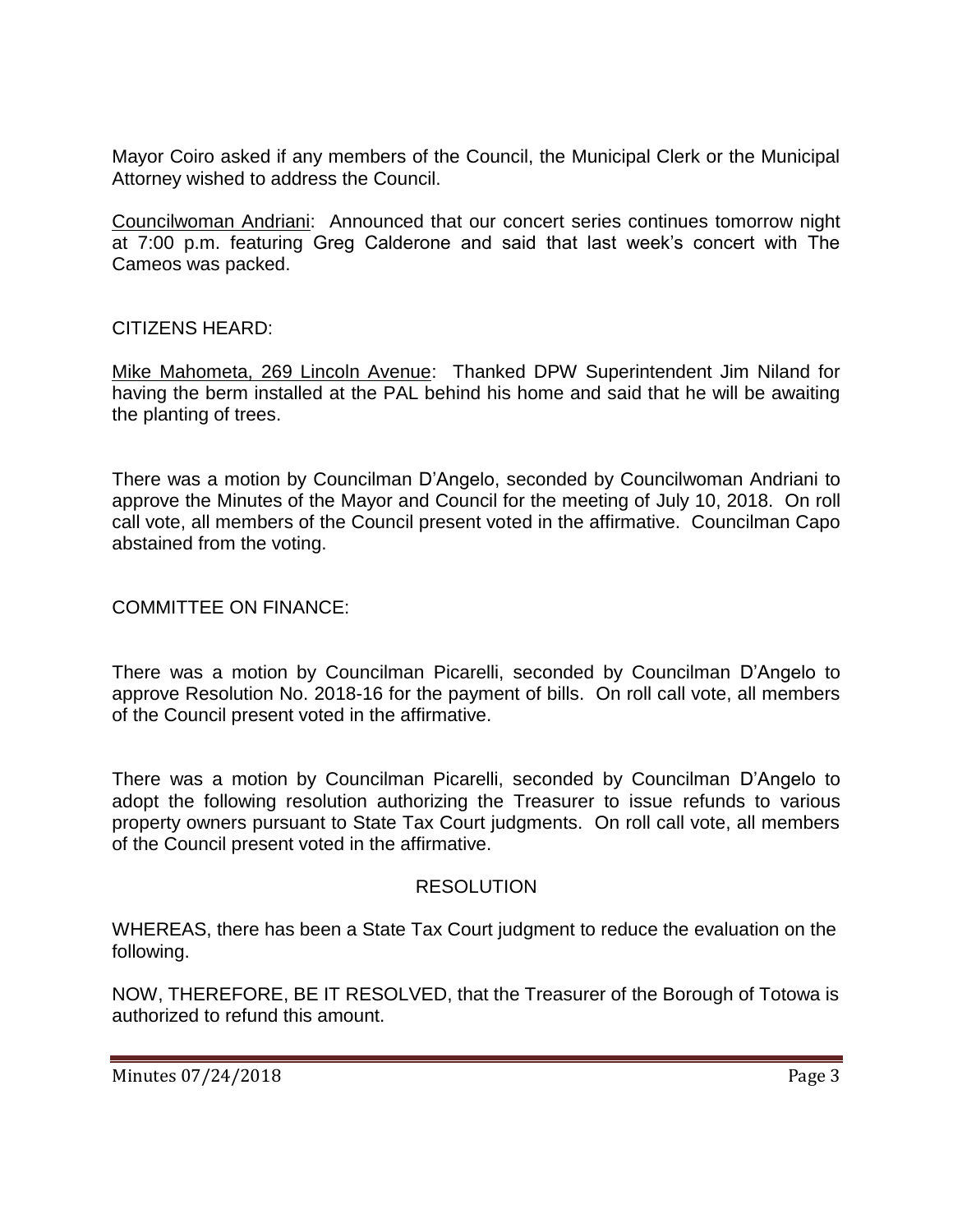| <b>BLK</b><br>10.01 | <u>LOT</u><br>6 | <b>PROPERTY/OWNER</b><br>20 Campus Road<br>Vital Signs Inc | <b>PAYABLE TO</b><br>Janata, Lacap & Hazen, LLP<br>as Attorney for the Plaintiff<br>Mail To:<br>Crossroads Corporate Center<br>One International Blvd.<br>Suite 400<br><b>PMB #4</b><br>Mahwah, NJ 07495 | <b>YEAR</b><br>2016          | <b>FROM</b><br>13,841,300                        | <u>TO</u><br>10,000,000                          | <b>AMOUNT</b><br>\$90,232.14                                                                        |
|---------------------|-----------------|------------------------------------------------------------|----------------------------------------------------------------------------------------------------------------------------------------------------------------------------------------------------------|------------------------------|--------------------------------------------------|--------------------------------------------------|-----------------------------------------------------------------------------------------------------|
| 10.01               | 6               | 20 Campus Road<br>Vital Signs Inc                          | (same as above)                                                                                                                                                                                          | 2017                         | 13,841.300                                       | 10,000,000                                       | \$90,616.27                                                                                         |
|                     |                 |                                                            |                                                                                                                                                                                                          |                              |                                                  | Total check                                      | \$180,848.41                                                                                        |
| 177                 | 5               | Lackawanna Avenue<br><b>EAM Realty Company, LP</b>         | McKirdy, Riskin, Olson &<br>Dellapelle, Attorneys for the<br>Plaintiff, EAM Realty Company<br>Mail To:<br>McKirdy, Riskin, Olson & Dellapelle                                                            | 2015<br>2016<br>2017<br>2018 | 4,305,200<br>4,305,200<br>4,305,200<br>4,305,200 | 3,500,000<br>3,500,000<br>3,750,000<br>4,000,000 | \$18,390.77<br>\$18,914.15<br>\$13,097.17<br>(no refund)<br>Credit on<br>taxes, once<br>tax rate is |
|                     |                 |                                                            | Attorneys at Law<br>136 South Street<br>P.O. Box 2379<br>Morristown, NJ 07962-2379                                                                                                                       |                              |                                                  | Total check                                      | struck<br>\$50,402.09                                                                               |

There was a motion by Councilman Picarelli, seconded by Councilman D'Angelo to acknowledge receipt of the Report of Audit for the year ended December 31, 2017 and that the recommendations will be reviewed by the Governing Body. On roll call vote, all members of the Council present voted in the affirmative.

### COMMITTEE ON PUBLIC SAFETY:

There was a motion by Councilman D'Angelo, seconded by Councilman Capo to approve a grade increase for Patrol Officer Joseph Parlegreco from Grade 3 Patrol Officer to Grade 2 Patrol Officer. On roll call vote, all members of the Council present voted in the affirmative.

COMMITTEE ON PUBLIC WORKS:

There was a motion by Councilwoman Palazzo, seconded by Councilman Picarelli to adopt the following Resolution Authorizing A Settlement In Litigation Filed In The Superior Court Of New Jersey, Law Division, Passaic County, Special Civil Part. On roll call vote, all members of the Council present voted in the affirmative.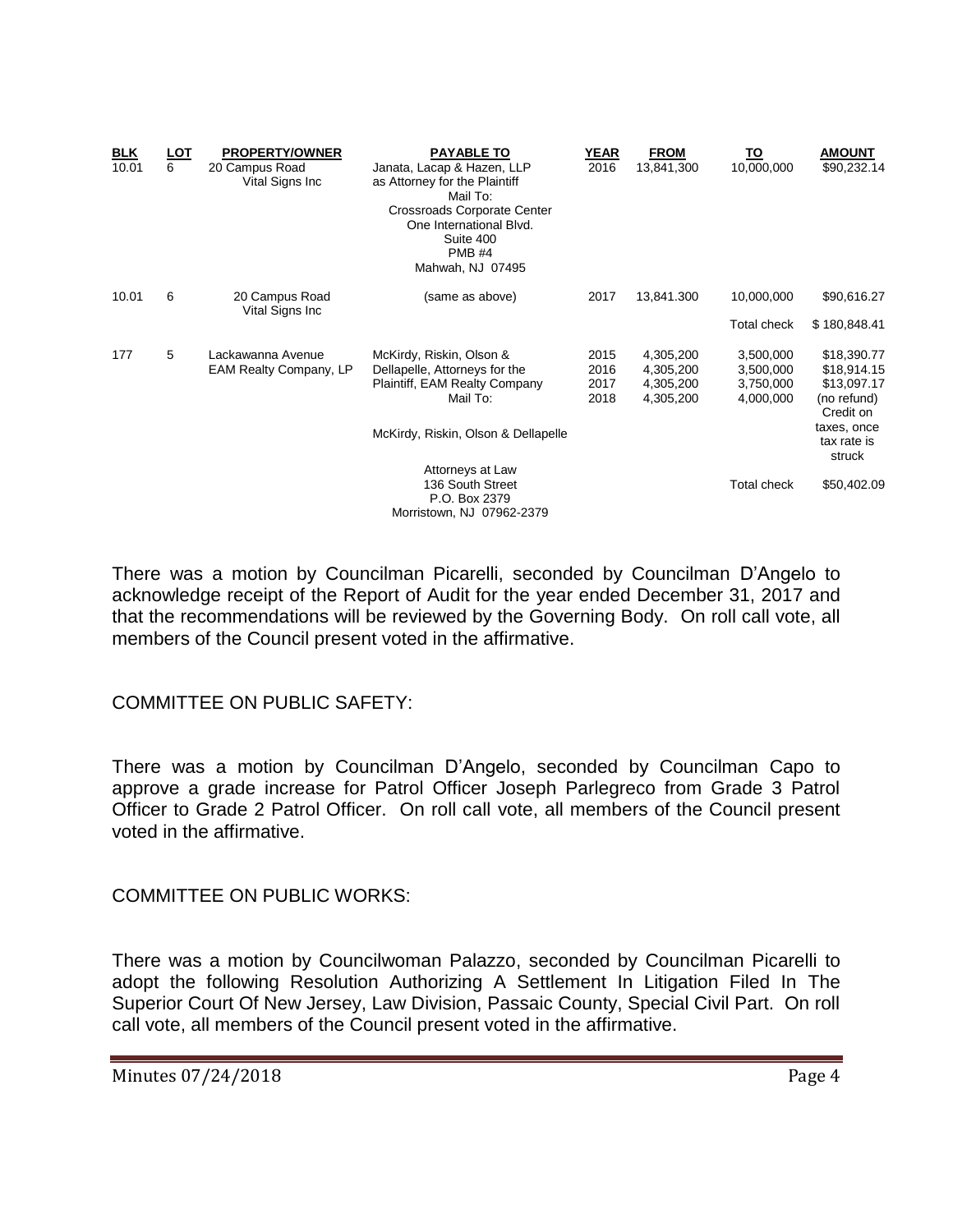# RESOLUTION NO. 83-2018

### RESOLUTION AUTHORIZING A SETTLEMENT IN LITIGATION FILED IN THE SUPERIOR COURT OF NEW JERSEY, LAW DIVISION, PASSAIC COUNTY, SPECIAL CIVIL PART BEARING DOCKET NO. PAS-DC-006843-18

WHEREAS, by Resolution No. 124-2016 dated August 23, 2016, the Mayor and Council of the Borough of Totowa authorized the Borough of Totowa to enter into a contract with by Longo Electrical-Mechanical, Inc., One Harry Shupe Boulevard, New Jersey 07885 for the purchase and installation of a Supervisory Control And Data Acquisition System ("SCADA") in the amount of \$42,800.00; and

WHEREAS, on June 13, 2018, the Borough of Totowa was served with a complaint entitled Longo Electrical-Mechanical, Inc. vs. Borough of Totowa, filed in the Superior Court of New Jersey, Law Division, Passaic County, Special Civil Part bearing Docket No. PAS-DC-006843-18; and

WHEREAS, a settlement has been reached by the parties in this matter.

NOW, THEREFORE, BE IT RESOLVED, that the Mayor and Council of the Borough of Totowa authorize a settlement in the pending litigation entitled Longo Electrical-Mechanical, Inc. vs. Borough of Totowa, filed in the Superior Court of New Jersey, Law Division, Passaic County, Special Civil Part bearing Docket No. PAS-DC-006843-18.

There was a motion by Councilwoman Palazzo, seconded by Councilman Picarelli to approve Payment Estimate No. 1 in the amount of \$177,090.49 to Cifelli & Son General Contracting, Inc. for the Hobart Place and Gordon Avenue Improvements. On roll call vote, all members of the Council present voted in the affirmative.

Upon the recommendation of the Committee, there was a motion by Councilwoman Palazzo, seconded by Councilman Picarelli to hire Giovanni Madrid as a Department of Public Works Laborer. On roll call vote, all members of the Council present voted in the affirmative.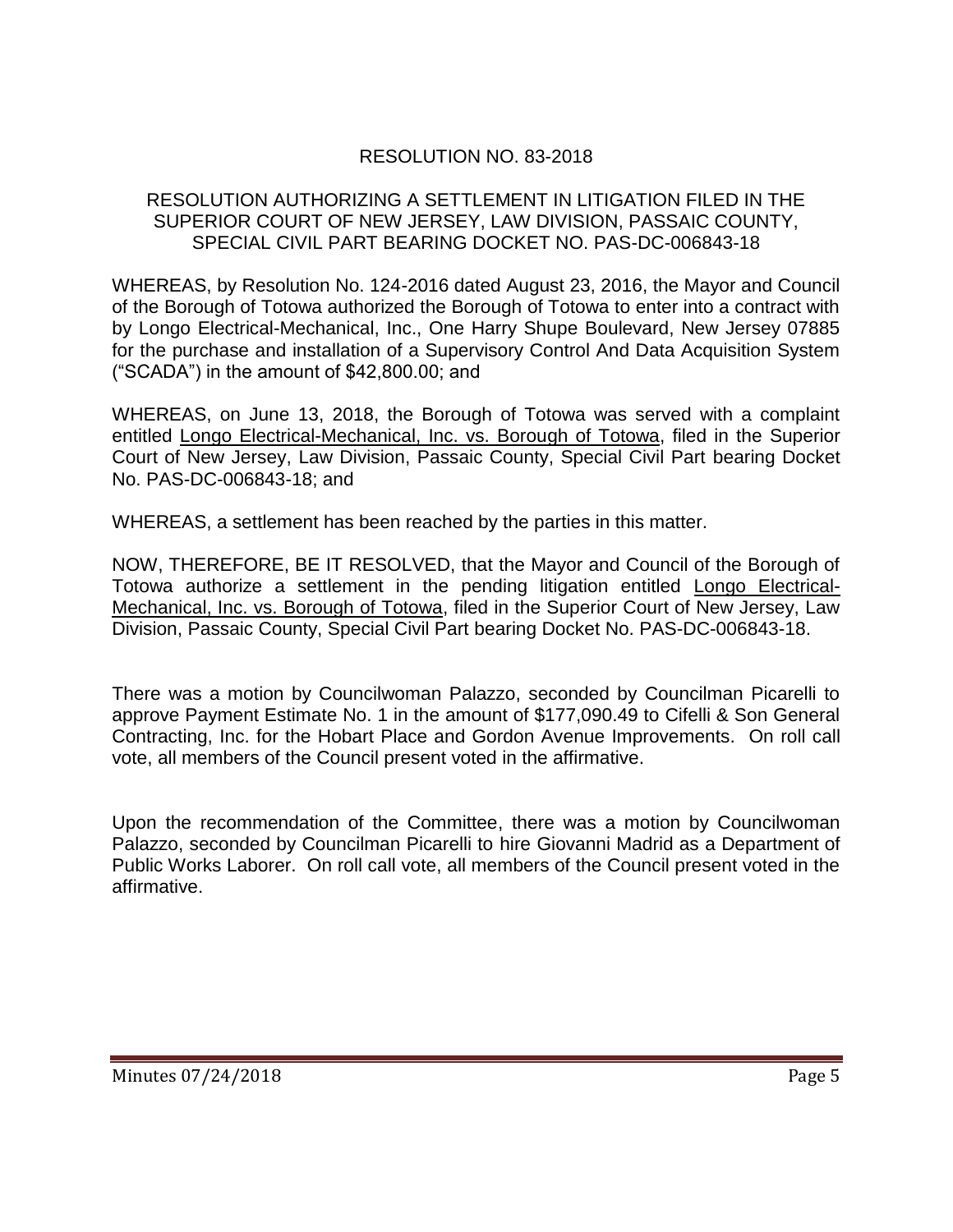# COMMITTEE ON ENGINEERING & PUBLIC PROPERTY:

A letter was received from the American Legion Memorial Post No. 227 requesting permission to use the Municipal Parking Lot on Saturday, August 25, 2018 for a bus trip to Atlantic City. There was a motion by Councilman Capo, seconded by Councilwoman Andriani to grant permission. On roll call vote, all members of the Council present voted in the affirmative.

# COMMITTEE ON LIAISON & INSPECTION:

There was a motion by Councilwoman Andriani, seconded by Councilwoman Palazzo to adopt the following Resolution Of The Borough Of Totowa Authorizing The Payment Of Terminal Leave Benefits To Allen Del Vecchio. On roll call vote, all members of the Council present voted in the affirmative.

# RESOLUTION NO. 84-2018

## RESOLUTION OF THE BOROUGH OF TOTOWA AUTHORIZING THE PAYMENT OF TERMINAL LEAVE BENEFITS TO ALLEN DEL VECCHIO

WHEREAS, Allen Del Vecchio began his employment with the Borough of Totowa as a Laborer – Grade C in the Department of Public Works on November 16, 1971; and

WHEREAS, Allen Del Vecchio continued his employment in the Department of Public Works until he was appointed as Fire Official on July 16, 1985; and

WHEREAS, Allen Del Vecchio retired from the Borough of Totowa as Fire Official effective May 1, 2018; and

WHEREAS, the policy of the Borough of Totowa is that employees with twenty-five (25) years of service are entitled to a maximum of one hundred thirty (130) days of Terminal Leave to be paid upon retirement; and

WHEREAS, the Terminal Leave amount is calculated at the amount of sick day benefits, not to exceed one hundred thirty (130) days or eighty-seven (87) days for those employees under the Pitman/12 Hour Shift Schedule, at the daily rate of pay of the last twelve (12) months of service upon retirement; and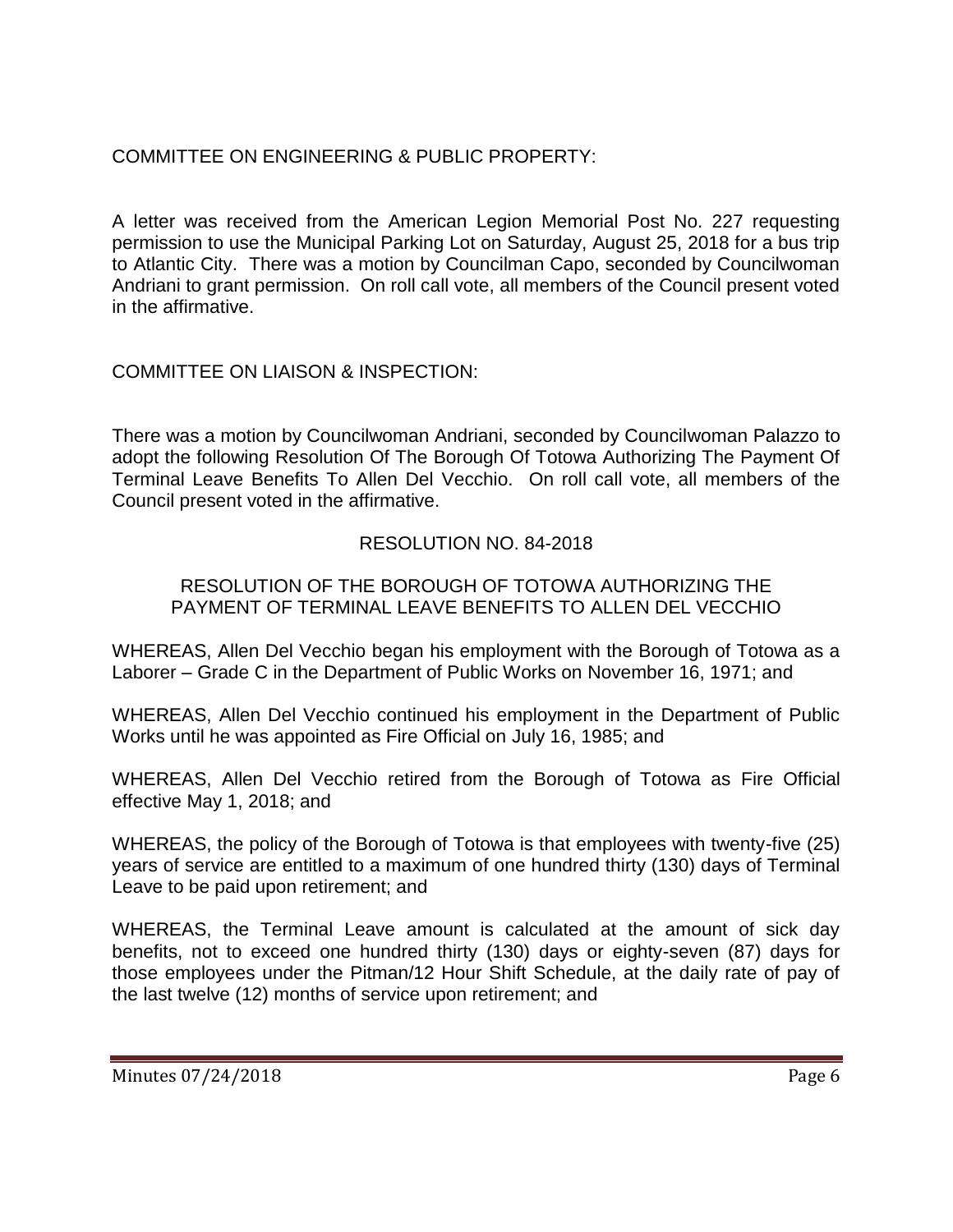WHEREAS, Allen Del Vecchio has accumulated one hundred thirty (130) unused sick days and has completed more than twenty-five (25) years of service as an employee of the Borough of Totowa; and

WHEREAS, since Allen Del Vecchio began his employment with the Borough of Totowa in the Department of Public Works and employees of the Department of Public Works are entitled to a maximum of one hundred thirty (130) days, it is hereby determined that Allen Del Vecchio be entitled to his full amount of accumulated days; and

WHEREAS, Allen Del Vecchio does hereby waive any other claim and/or claims for any salary, benefits and/or other compensation.

NOW, THEREFORE, BE IT RESOLVED, by the Mayor and Council of the Borough of Totowa that Allen Del Vecchio is granted one hundred thirty (130) days of accumulated sick leave (Terminal Leave) for a total amount of Sixty-Two Thousand Five Hundred Ninety-Eight and 00/100 (\$62,598.00). Said monies are given in full and final consideration of any and all claims that Allen Del Vecchio may have against the Borough of Totowa.

Upon the recommendation of the Committee, there was a motion by Councilwoman Andriani, seconded by Councilwoman Palazzo to appoint Joseph Murray as a Deputy Zoning Officer and a Property Maintenance Inspector. On roll call vote, all members of the Council present voted in the affirmative.

# MAYOR'S APPOINTMENT

I, Mayor John Coiro, with the advice and consent of the Council do hereby appoint Joseph Murray as a Deputy Zoning Officer and a Property Maintenance Inspector for a term ending December 31, 2018

There was a motion by Councilwoman Andriani, seconded by Councilwoman Palazzo to confirm the appointment. On roll call vote, all members of the Council present voted in the affirmative.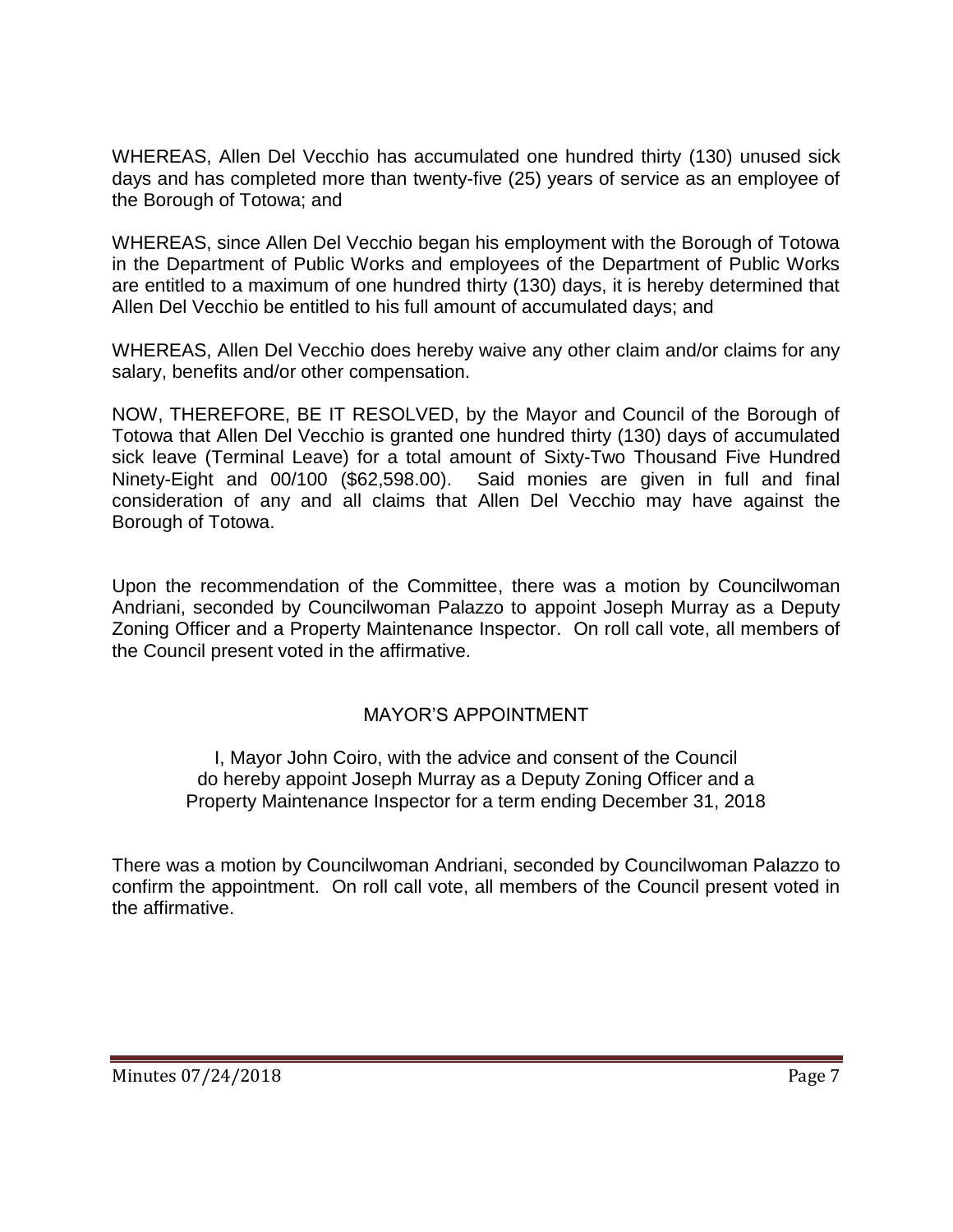There was a motion by Councilwoman Andriani, seconded by Councilwoman Palazzo to approve Change Order No. 2 for a net increase of \$3,500 and Payment Estimate No. 4 (Final) in the amount of \$10,084.80 to All State Technology, Inc. for the Municipal Pool Rehabilitation. On roll call vote, all members of the Council present voted in the affirmative.

## COMMITTEE ON LEGISLATION & ORDINANCES:

There was a motion by Councilwoman Palazzo, seconded by Councilman Picarelli to adopt the following Resolution Authorizing The Renewal Of Division Of Alcoholic Beverage Control License Number 1612-33-002-005 For The 2018 – 2019 License Term. On roll call vote, all members of the Council present voted in the affirmative.

## RESOLUTION NO. 85-2018

### RESOLUTION AUTHORIZING THE RENEWAL OF DIVISION OF ALCOHOLIC BEVERAGE CONTROL LICENSE NUMBER 1612-33-002-005 FOR THE 2018 – 2019 LICENSE TERM

WHEREAS, the liquor licenses that had been issued by the Borough of Totowa during the year 2017 – 2018 expired on June 30, 2018; and

WHEREAS, The 46 Lounge, LLC, license number 1612-33-002-005 filed their Retail Renewal Application For 2018 – 2019 License Term on June 28, 2018; and

WHEREAS, state regulations requires that all licensees must have filed their renewal applications online through POSSE ABC, have received their Alcoholic Beverage Retail Licensee Clearance Certificate and have paid their State and Municipal fees prior to renewing any liquor license; and

WHEREAS, the renewal application was not filed, the State and Municipal fees were not paid and the Borough of Totowa did not receive a Tax Clearance Certificate for The 46 Lounge, LLC prior to June 26, 2018 which was the last Council Meeting before the June 30, 2018 expiration date; and

WHEREAS, on June 28, 2018, The 46 Lounge, LLC filed an application and received an Ad Interim Permit to operate for an additional eighteen (18) days; and

WHEREAS, on July 18, 2018, The 46 Lounge, LLC filed a second application and received an Ad Interim Permit to operate for an additional nineteen (19) days; and